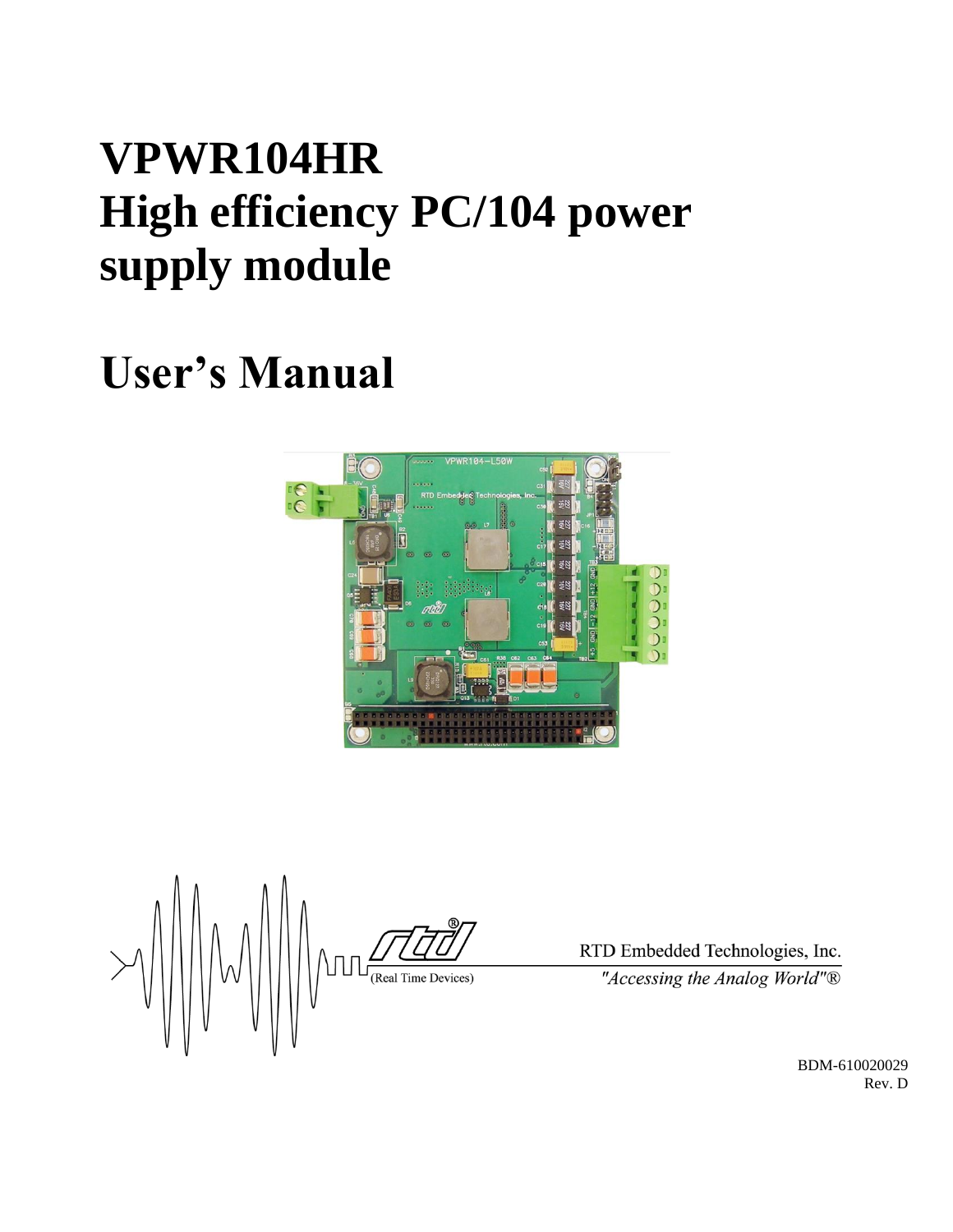## **VPWR104HR Power supply module User's Manual**



**RTD Embedded Technologies, INC.** 103 Innovation Blvd.

State College, PA 16803-0906

Phone: +1-814-234-8087 FAX: +1-814-234-5218

E-mail sales@rtd.com techsupport@rtd.com

web site http://www.rtd.com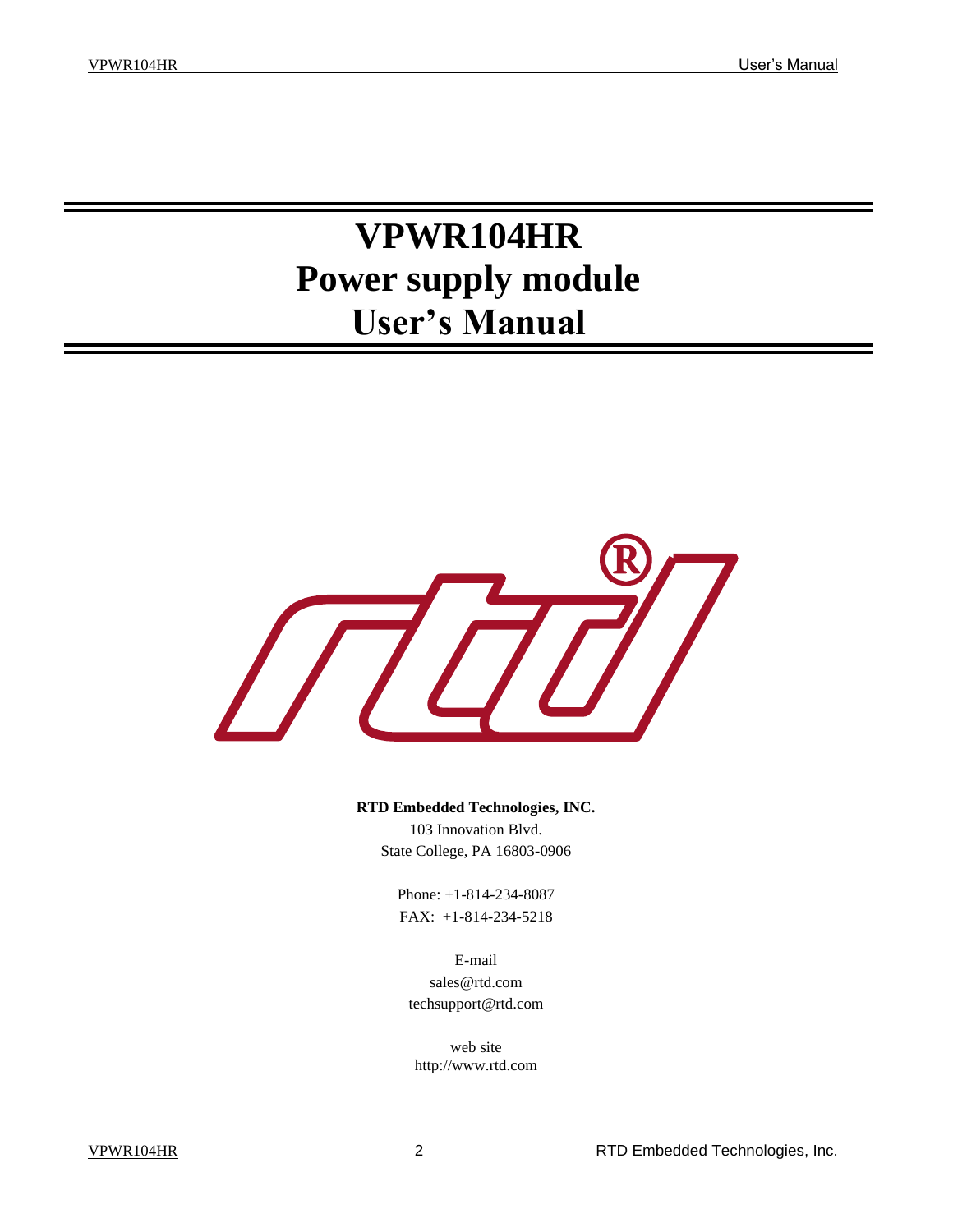#### Revision History

| 24/01/2003 | Release 1.0                                                                                |
|------------|--------------------------------------------------------------------------------------------|
| 05/05/2003 | Small corrections, preliminary removed                                                     |
|            | -5V added                                                                                  |
| Rev A      | Complete board redesign                                                                    |
| Rev B      | Changed incorrect text. 10 to 32V to 8 to 32V. Changed incorrect overall efficiency number |
|            | from 50% to $79%$                                                                          |
| Rev C      | Removed EFAN104 references                                                                 |
| Rev D      | Corrected typo on page 9                                                                   |
|            |                                                                                            |

Published by:

RTD Embedded Technologies, Inc. 103 Innovation Blvd. State College, PA 16803-0906

Copyright 1999, 2002, 2003 2004 by RTD Embedded Technologies, Inc. All rights reserved Printed in U.S.A.

The RTD Logo is a registered trademark of RTD Embedded Technologies. cpuModule and utilityModule are trademarks of RTD Embedded Technologies. PC/XT, PC/AT and IBM are trademarks of International Business Machines Inc. MS-DOS, Windows, Windows 95, Windows 98 and Windows NT are trademarks of Microsoft Corp. PC/104 is a registered trademark of PC/104 Consortium. All other trademarks appearing in this document are the property of their respective owners.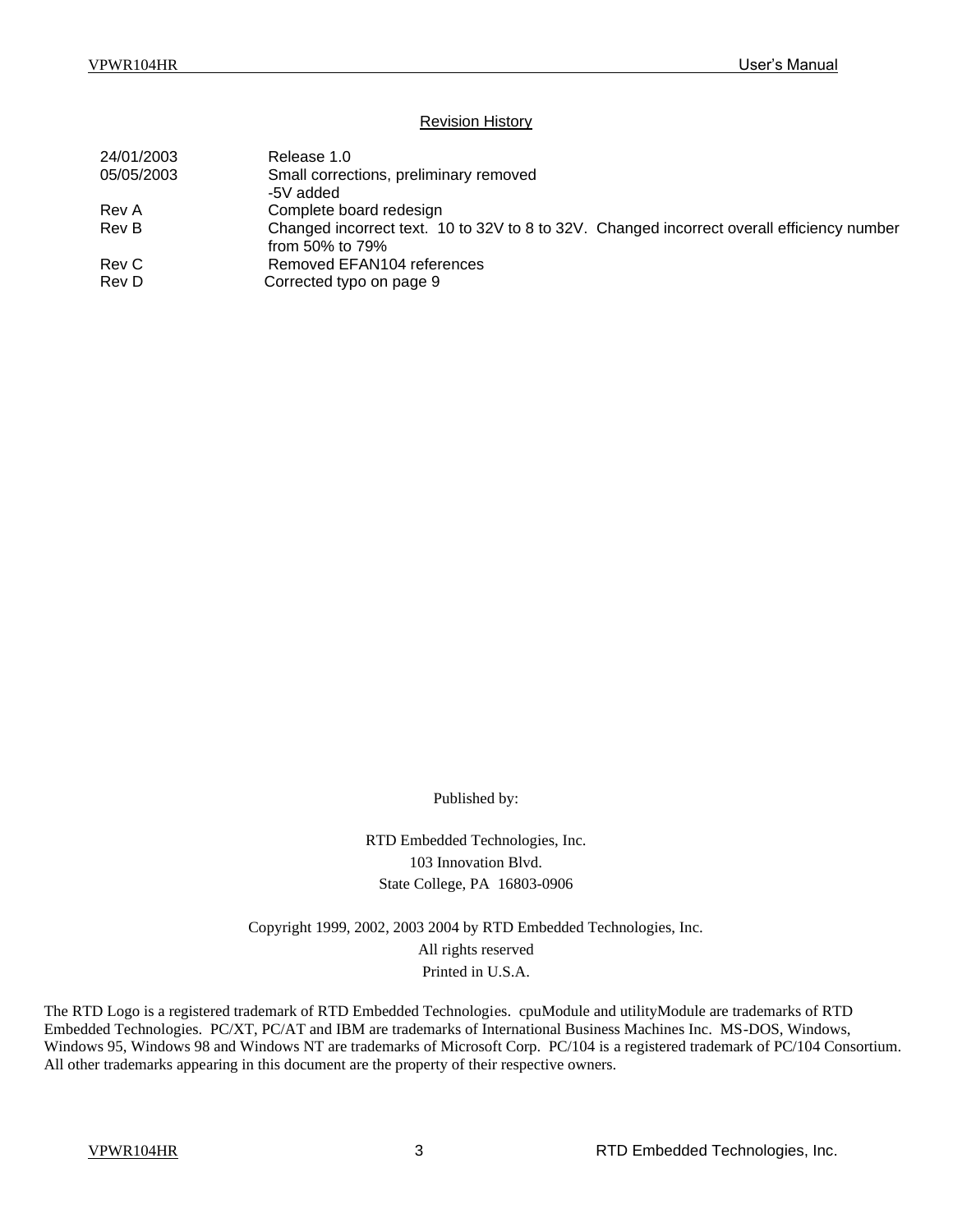## **Table of Contents**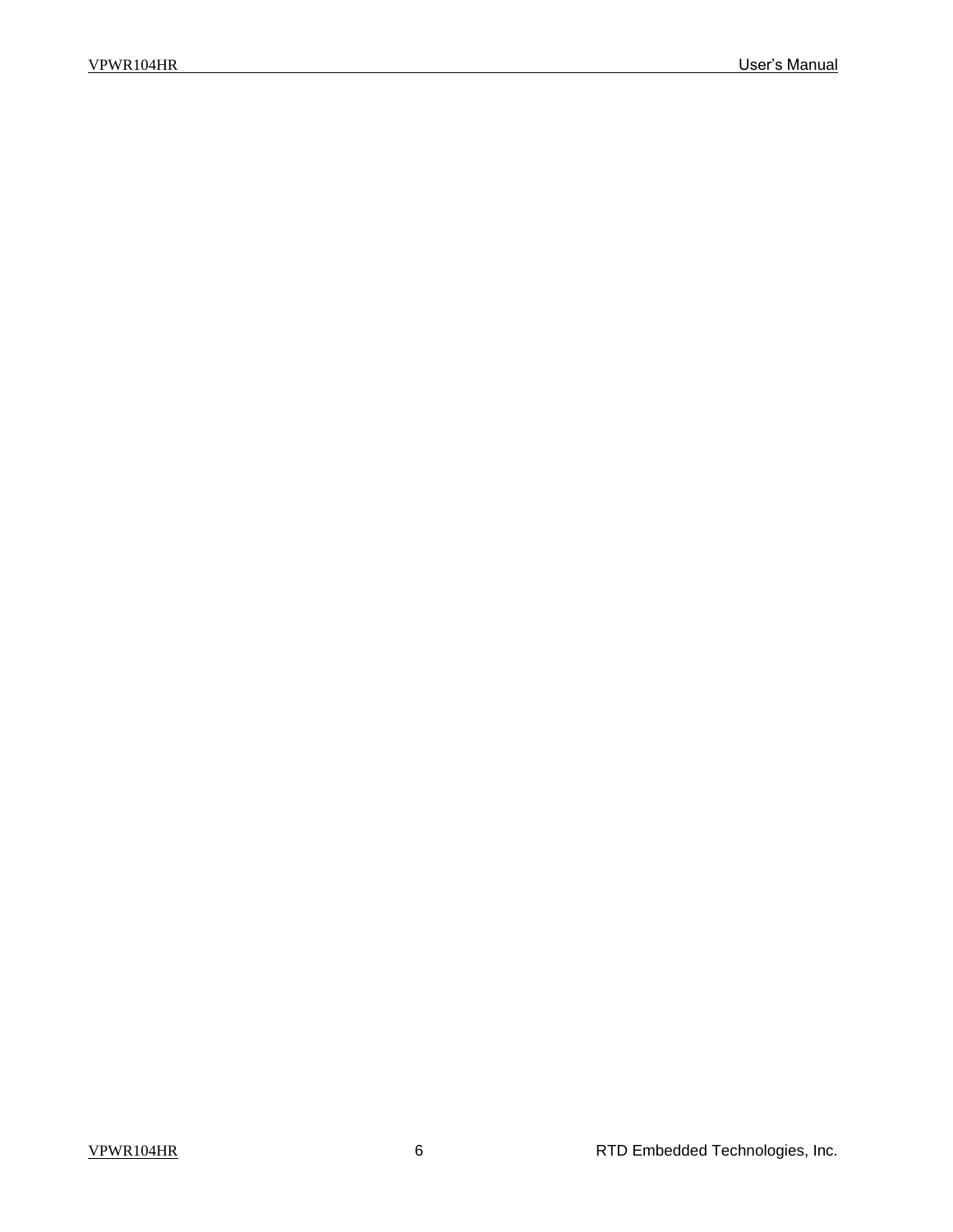### <span id="page-6-0"></span>**Chapter 1 INTRODUCTION**

This user's manual describes the operation of the VPWR104HR power supply unit for automotive and industrial applications.

### <span id="page-6-1"></span>*Features*

Some of the key features of the VPWR104HR include:

- No electrolytic capacitors for higher temperature range and use at high elevations.
- Wide input voltage range  $8-32 \text{ V}$  DC (36V absolute max)
- No heat sink required with natural convection cooling,
- 50W total output power guaranteed *with adequate cooling*,
- Up to 90 % efficiency
- Dual phase construction to all but eliminate input ripple current and improve step response
- Synchronized supplies eliminate noisy beat frequencies and reduce switching stresses
- Outputs continuous short circuit protected
- Remote ON/OFF operation
- VPWR104HR outputs +5V, +12V, -12V, -5V
- Four status LED's
- Fully PC/104 compliant
- **Operating temperature range -40 to +85 C**

The following paragraphs briefly describe the major features of the VPWR104HR. A more detailed discussion is included in Chapter 3 (Hardware description). The board installation is described in Chapter 2 (Board Installation).

### <span id="page-6-2"></span>*Power Supply Unit Description*

The VPWR104HR power supply unit offers a complete reliable power subsystem for your sophisticated computer and peripherals. To improve reliability in noisy environments, the VPWR104HR is designed using protection devices against over voltages, noise spikes and reverse input voltage. The output current of the +5V converter is limited to 10A. These features allow reliable system operation in distributed industrial installations.

The +5V computer power supply is designed using a high efficiency switching regulator providing high output current (10A) with efficiency as high as (90 %) under all conditions. The secondary peripheral power supplies are designed using +12V and -12V converters that are supplied by the +5V DC/DC converter. Low component count and extensive use of SMD technology ensures low weight and reliable operation. Special care has been taken to reduce radiated and conducted emissions. Optimized multi-phase circuit layout ensures good EMI immunity over the operating temperature range under all loads.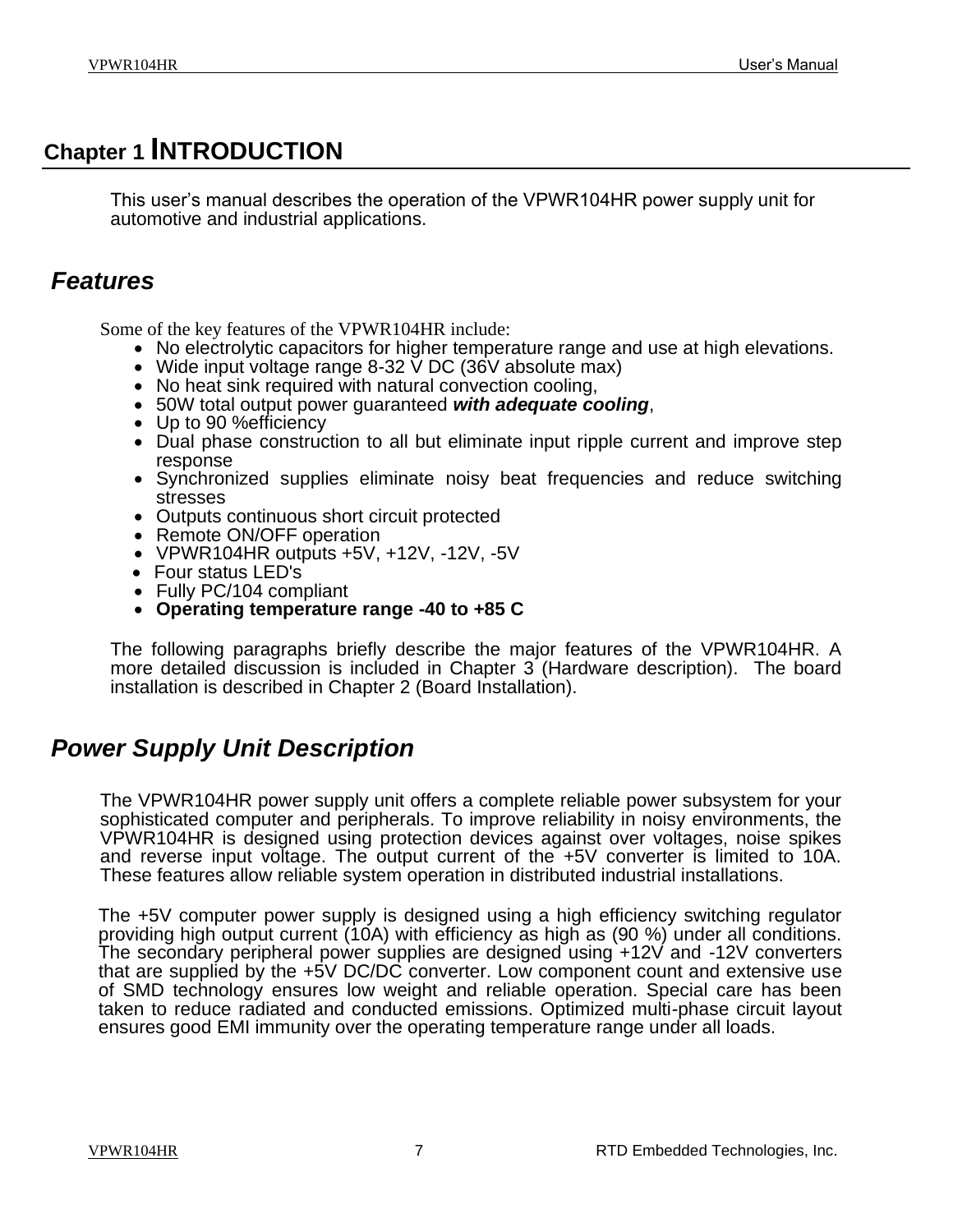The VPWR104HR can be "switched off" from a remote source. If this switch (jumper) is closed the power supply will become inactive while still powered.

#### <span id="page-7-0"></span>*Mechanical description*

The VPWR104HR is designed on a PC/104 form factor. An easy mechanical interface to both PC/104 and EBX systems can be achieved. Stack your VPWR104HR directly on a PC/104 compliant computer using the onboard mounting holes. Care must be taken to ensure adequate heat dissipation from the board in high output power installations.

#### <span id="page-7-1"></span>*Connector description*

The power connections are made using "cable plug" type terminal blocks. This enables removing connections from the board without opening the cables from the terminal blocks. The IDAN-VPWR104HR boards always feature screw terminal blocks for interframe wiring.

#### <span id="page-7-2"></span>*What comes with your board?*

Your VPWR104HR package contains the following items:

- VPWR104HR board with mating connectors for power connections
- User's manual

If any item is missing or damaged, please call RTD Embedded Technologies, Inc. Customer service department at the following number: (814) 234-8087.

#### <span id="page-7-3"></span>*Using this manual*

This manual is intended to help you install your new VPWR104HR module and get it working quickly, while also providing enough detail about the board and its' functions so that you can enjoy maximum use of it's features even in the most demanding applications.

#### <span id="page-7-4"></span>*When you need help*

This manual will provide you with enough information to fully utilize all the features on this board. If you have any problems installing or using this board, contact our Technical Support Department (814) 234-8087. Alternatively, send a FAX to (814) 234-5218 or Email to techsupport@rtd.com. When sending a FAX or Email request please include the following information: Your company's name and address, your name, your telephone number, and a brief description of your questions.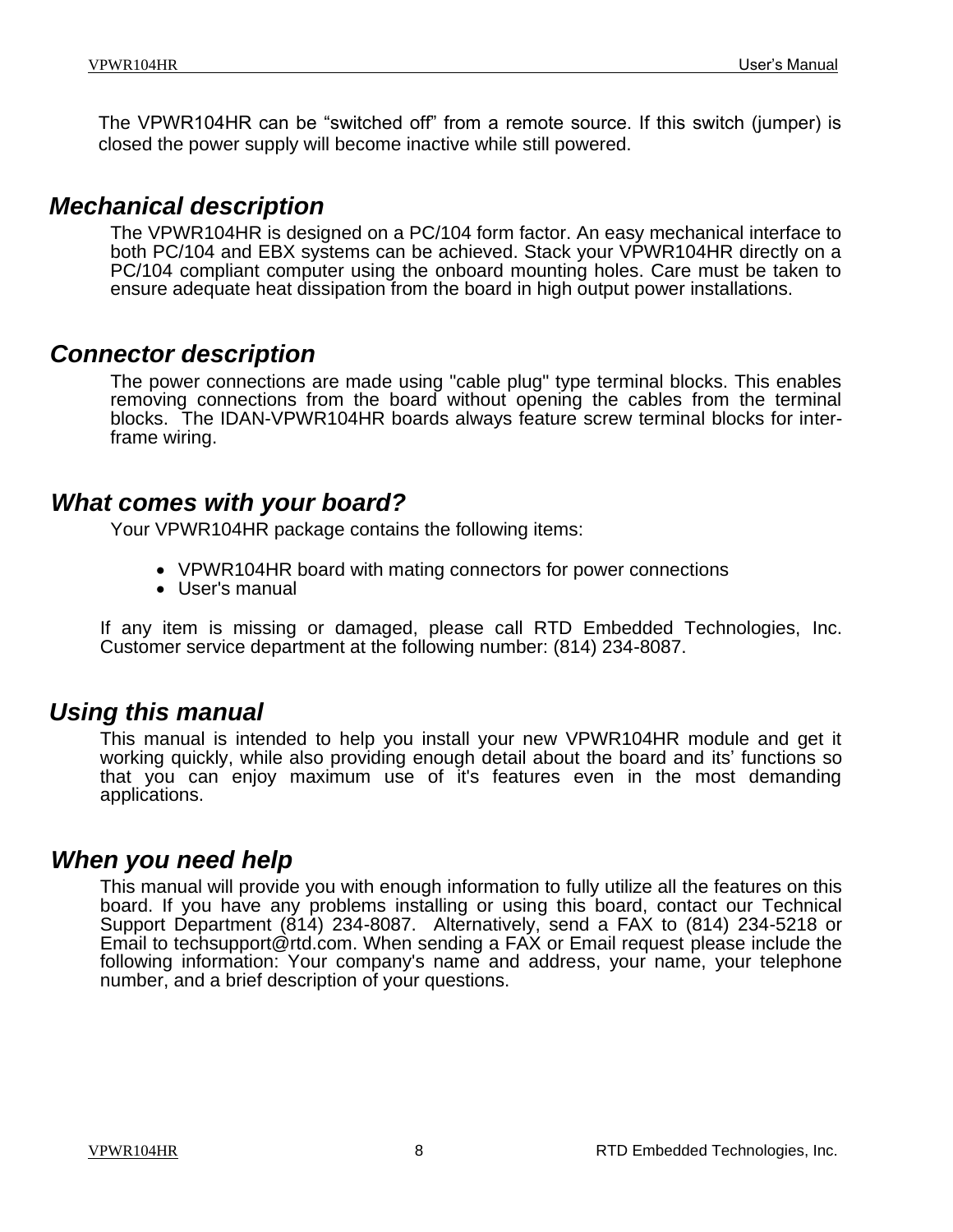### <span id="page-8-0"></span>**Chapter 2 BOARD INSTALLATION**

The VPWR104HR non-isolated power supply module is very easy to connect to your industrial or automotive control system. Direct interface to PC/104 systems as well as EBX size boards is achieved. This chapter tells you step-by-step how to install your VPWR104HR into your system.

#### <span id="page-8-1"></span>*Board installation*

Keep your board in its antistatic bag until you are ready to install it to your system! When removing it from the bag, hold the board at the edges and do not touch the components or connectors. Please handle the board in an antistatic environment and use a **grounded** workbench for testing and handling of your hardware. Before installing the board in your computer, check the power cabling. Failure to do so may cause the power supply unit to malfunction or even cause permanent damage.

#### <span id="page-8-2"></span>**General installation guidelines:**

- Touch the grounded metal housing of your computer to discharge any antistatic buildup and then remove the board from its antistatic bag.
- Hold the board by the edges and install it in an enclosure or place it on the table on an antistatic surface.
- Install your board in your system and wire the power supply correctly.
- Failure to do so may cause the power supply unit to malfunction or even cause permanent damage to the device.
- Check all wiring connections once and then once more again.
- Check the input power to the board is in the range of 8V to 32V DC (36V max)
- Apply power to your VPWR104HR, and make sure the diagnostic LED's indicate correct operation.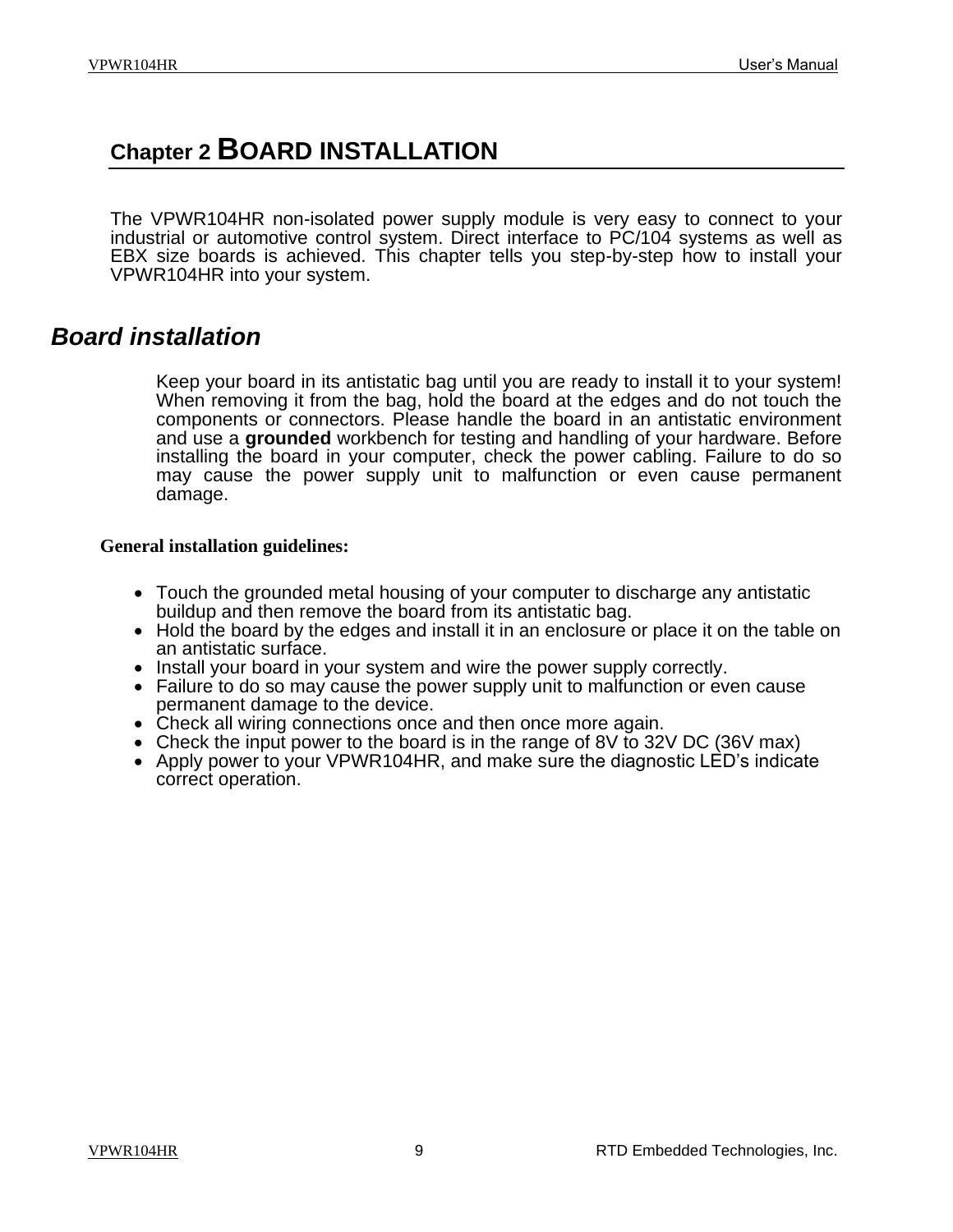#### <span id="page-9-0"></span>**Installation integrated with a PC/104 module stack:**

• Secure the four PC/104 installation holes with standoffs. Connect the board to the power supply using the power interface connectors.



<span id="page-9-2"></span><span id="page-9-1"></span>Note: For full output power performance, install your VPWR104HR at the top of your PC/104 system and make sure adequate cooling is provided. You may increase airflow with the fan module available from RTD Embedded Technologies, Inc..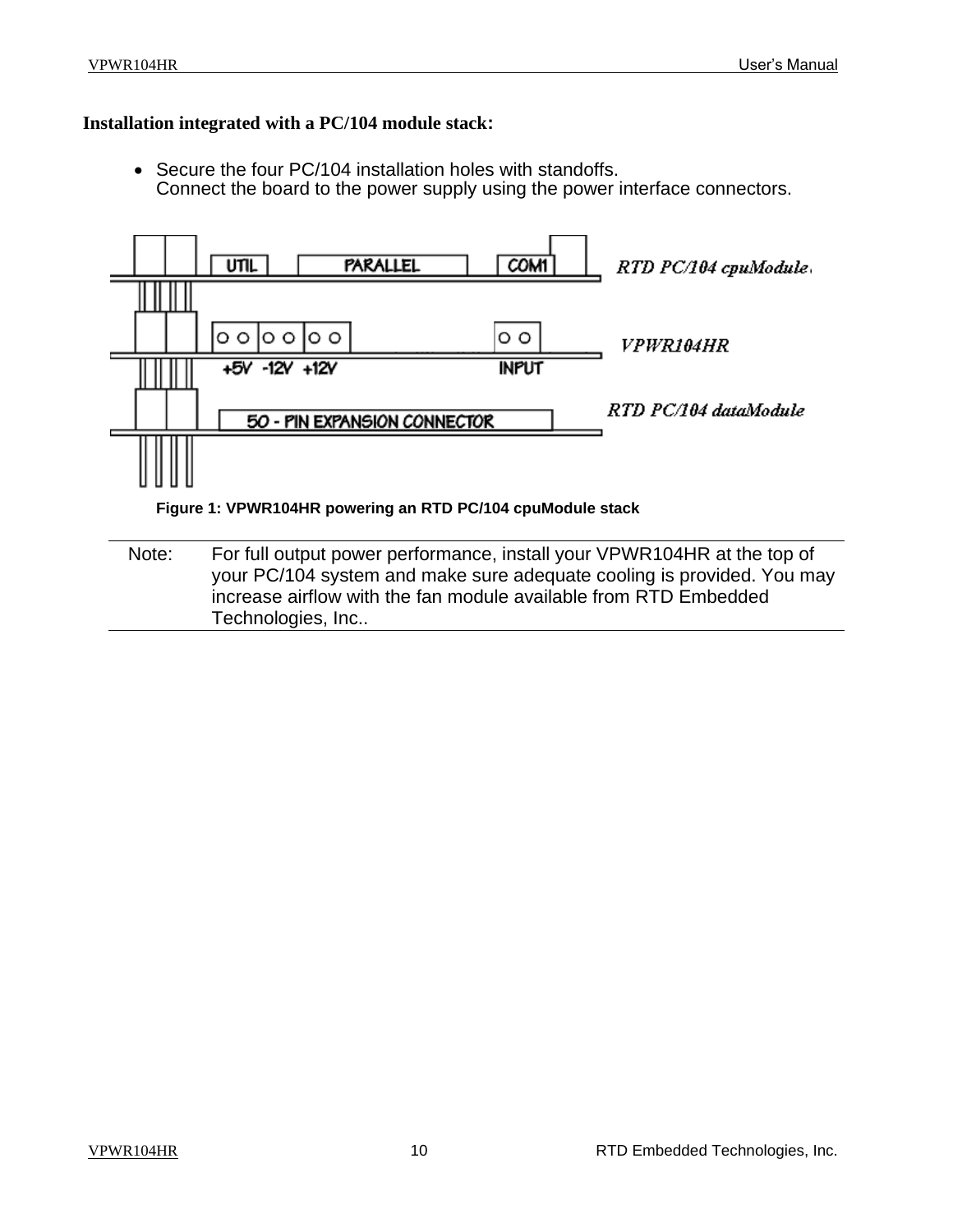### *External power connections*

The illustration 2-2 below indicates the input and output power connections of the VPWR104HR

<span id="page-10-0"></span>

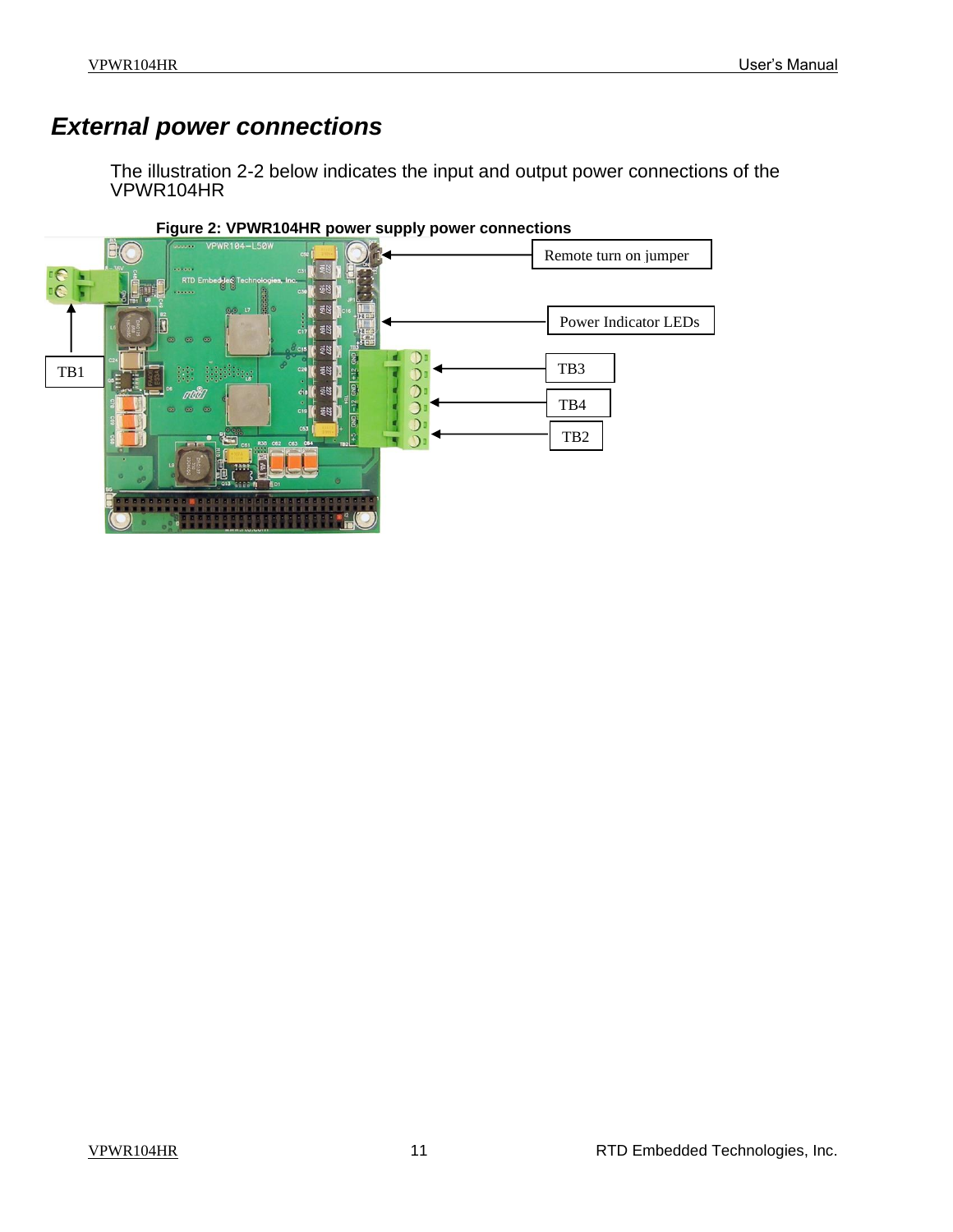#### <span id="page-11-0"></span>*Connector descriptions:*

• *TB1***:** Raw input power to the VPWR104HR, voltage range is 8-32 V (36V absolute max) DC. Over-voltage protected with transient absorber with cutoff at 39V DC.

| Note: | The module input power may be up to 100 W, this will require AWG 16 wire $(1.14 \text{mm}^2)(Make)$       |
|-------|-----------------------------------------------------------------------------------------------------------|
|       | sure this input wire is kept as short as possible to reduce voltage drops $(0.005\Omega/\text{foot})$ and |
|       | inductive spikes $(513 \text{ nH/foot})$ .                                                                |

- **TB2 :** +5V Output of the main DC/DC power supply<br>TB4: -12V Output
- *TB4:* -12V Output
- *TB3 :* +12V Output
- Remote ON/OFF, close this jumper to disable the VPWR104HR The output voltages are also indicated on the silk-screen on the solder side of the module under the terminal blocks. Check these before making any external power connections. The input of the VPWR104HR is protected against reverse voltages but will not withstand long term Over-voltage. The transient absorbers will clip all fast disturbance and noise on the input but may overheat if continuous over-voltage is present.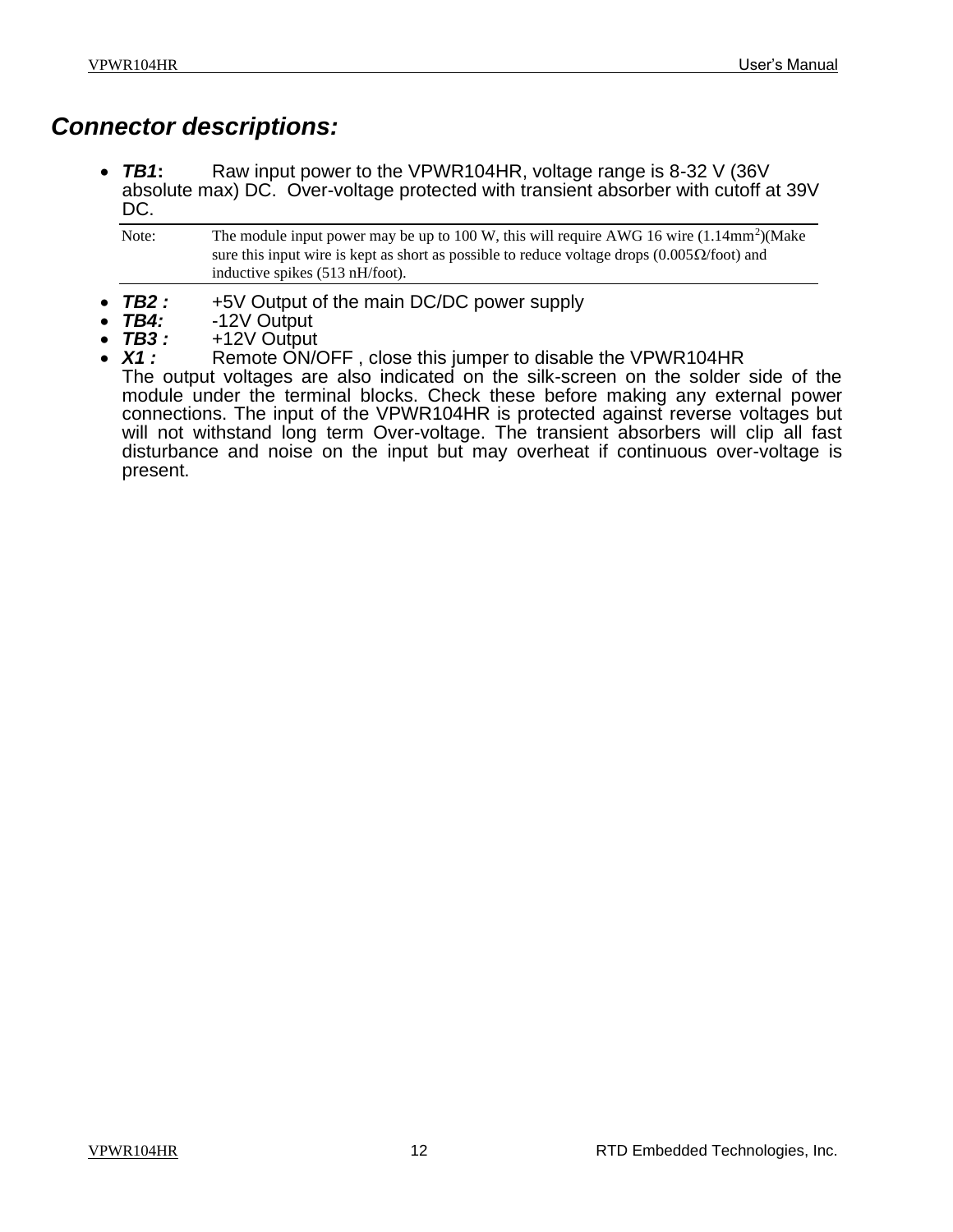### <span id="page-12-0"></span>**Chapter 3 - HARDWARE DESCRIPTION**

This chapter describes the major features of the VPWR104HR, which are the following:

- The main +5V converter for the PC/104 bus
- The secondary power output converters +12V, -12V and -5V
- Onboard status LED's
- Overload protection
- Output power calculations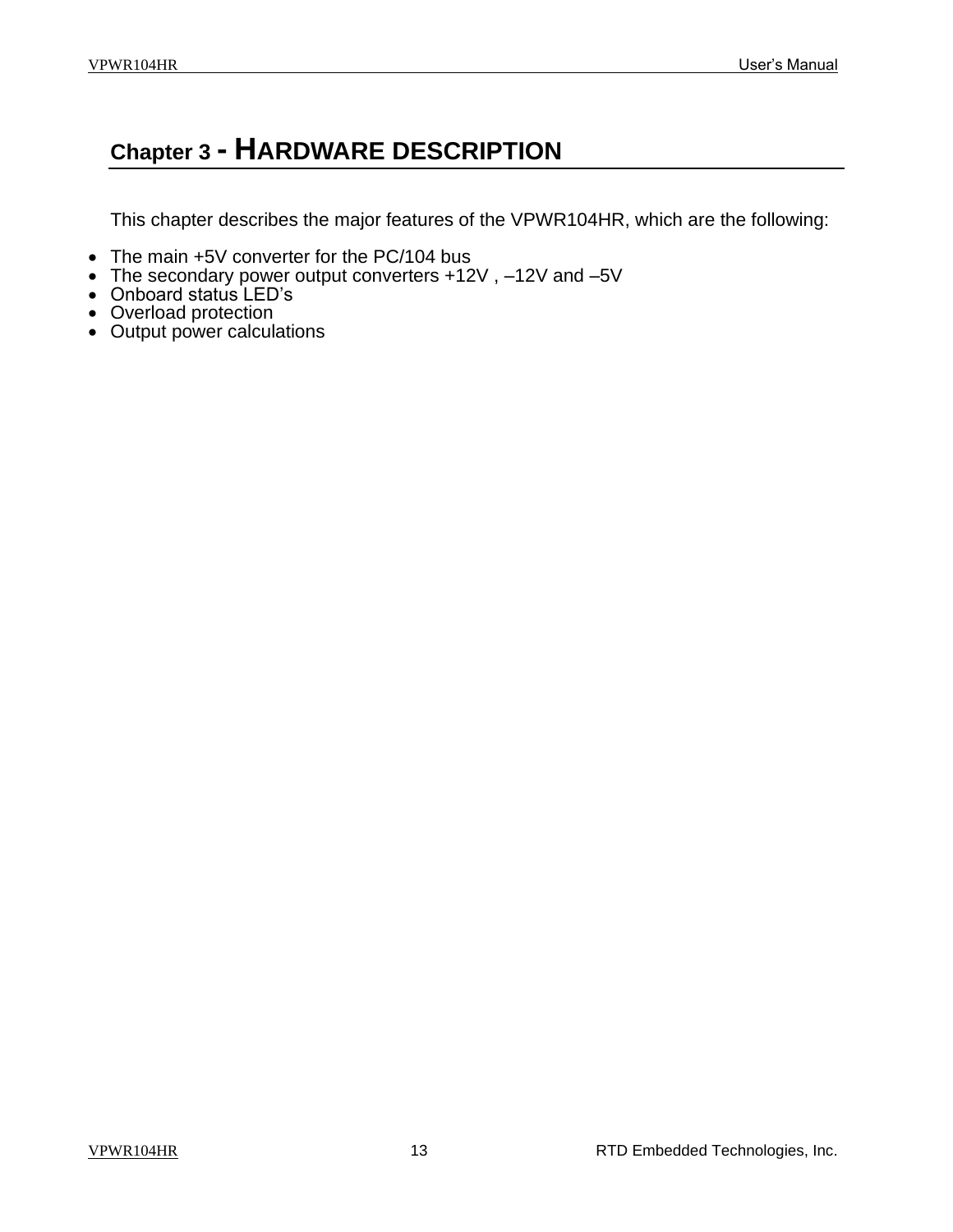

<span id="page-13-0"></span>Figure 3: Block diagram of the VPWR104HR, -5V linear regulator omitted.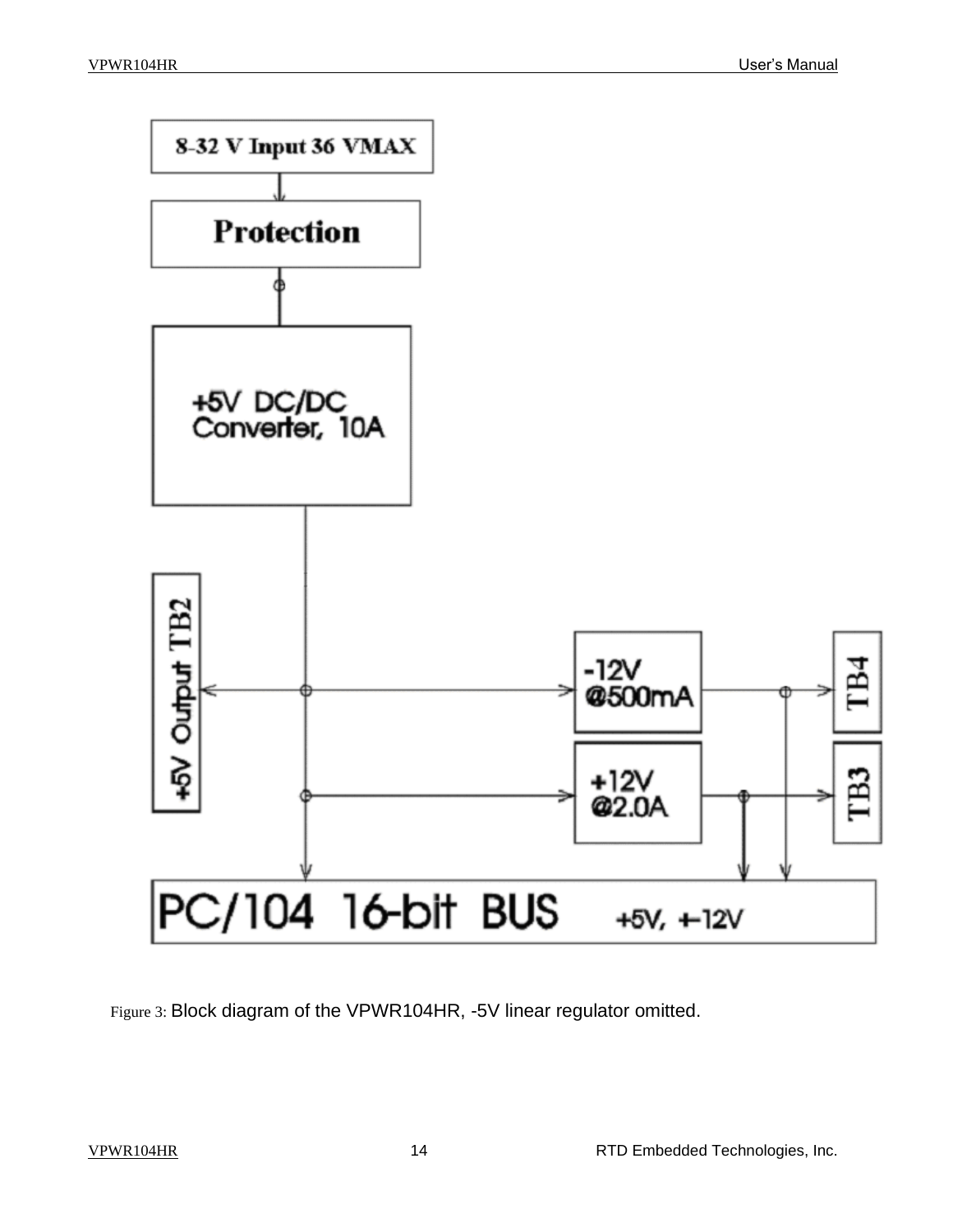#### <span id="page-14-0"></span>*Main +5V converter for the computer*

The main +5V output use a synchronous, switch-mode DC-DC converter design. The output current of both of these independent converters this limited to 10A. These converters have excellent dynamic and transient response capabilities making it an ideal high-speed computer power supply. Use of low loss MOSFETtransistors allows operation without an additional heat-sink. Internal layers of the PCB are used to distribute heat evenly.

Input circuitry of the VPWR104HR is protected with a 36V fast transient absorber diode and a low loss forward schottky diode. These devices are necessary to protect the input in automotive and industrial installations against fast over-voltage spikes and reverse voltage transients. These situations exist in vehicle systems with alternators/chargers or in systems with electrically controlled hydraulic or pneumatic inductive valves and solenoids.

The +5V converter, located closer to the power connectors, feeds the PC/104 AT bus with power. This power can also be supplied from the board from an external terminal block TB2. (See previous section for the location of terminal block TB2.)

Input range is guaranteed from 8 up to 32V (36V max) under full load and in worst conditions over the full rated temperature range. Note that start up current may exceed stead-state current consumption. If one would go below 8V, the circuit will function down to 6V. Below 6V, the 5V output would start to droop and the board will shut off. Current can reach 10.5A with a 6V input voltage under worst case conditions. The board is designed to handle more current than this, so no damage will occur.

#### <span id="page-14-1"></span>**Current Limit**

To protect against fault or short-circuit conditions all voltages are equipped with current fold-back, current limiting circuitry to provide continuous overload protection. After reaching the current limit point the voltage output will range between the rated output and zero depending on the amount of over-load. Once the short circuit condition is removed, the output will return to the nominal value without restarting the unit.

#### <span id="page-14-2"></span>**Remote On/Off control**

Header connector X1 near the input terminal block is the remote ON/OFF selection switch. Closing this connection will disable the VPWR104HR and turn the converter "OFF". In this condition the VPWR104HR will consume minimum power. This signal could be connected to the ignition key of an automobile or machine.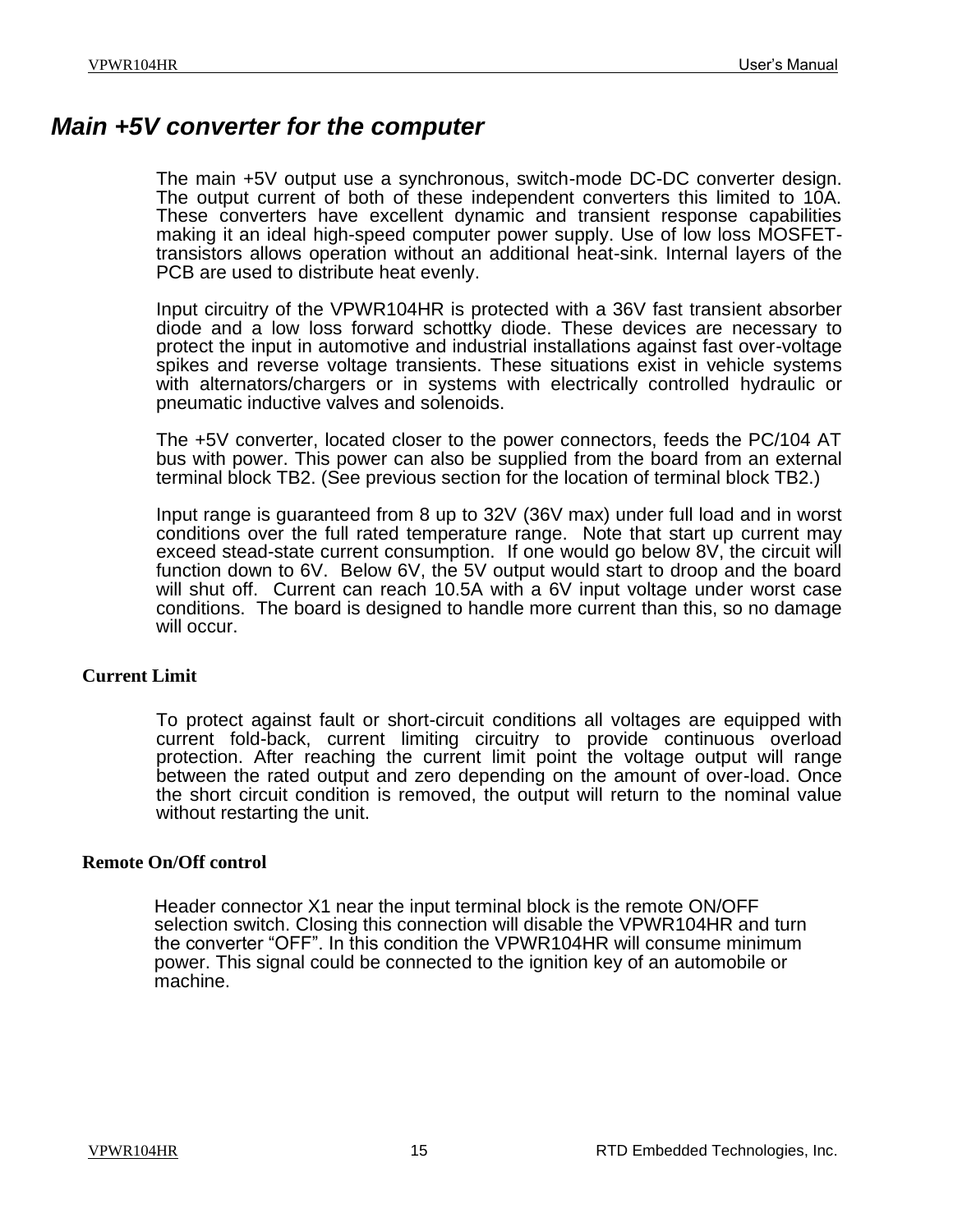#### <span id="page-15-0"></span>*Secondary +12V and -12V and –5V converters*

+5V to +-12V converters generates +-12V for peripheral devices such as EL- or TFT- panels, hard drives, motors etc. The +12V output is capable of supplying up to 2.0A of current. +12V power is available from terminal block TB3. The -12V power is available from terminal block TB1. (See previous section for location of TB3). The +12V and -12V supplies also power the PC/104 bus. A 100mA output – 5V supply output is regulated from the –12V supply. This –5V output is only connected to the ISA-bus –5V power pin and is not externally available.

#### <span id="page-15-1"></span>**Onboard status LED's**

The VPWR104HR is equipped with 3 indicator LED's. The function of the LED's is described below.

- LED1 Green. Indicates +5V power converter is operational<br>• LED2 Green. Indicates +12V converter is operational
- LED2 Green. Indicates +12V converter is operational<br>• LED3 Green. Indicates -12V converter is operational
- Green. Indicates -12V converter is operational

#### <span id="page-15-2"></span>**Overload protection**

The +5V converter is current limited to 10A. The current limit is slightly higher than the maximum continuous output current to ensure reliable operation near the maximum rated output power.

The +12V converter is rated to 2A and the -12V converter is rated for 500mA. The +12V converter output is limited to 2.0A. The -12V converter output is limited to 500mA. The outputs of the +12V and -12V converters will allow short-term error conditions and are not designed to accept long-term over-voltage or reverse polarity.

Use of Ultra-low ESR tantalum capacitors with stable temperature characteristics ensure low noise and good transient performance over the complete rated operating temperature range of –40 to +85C. PCB layout is optimized to provide lowest radiated and conducted noise.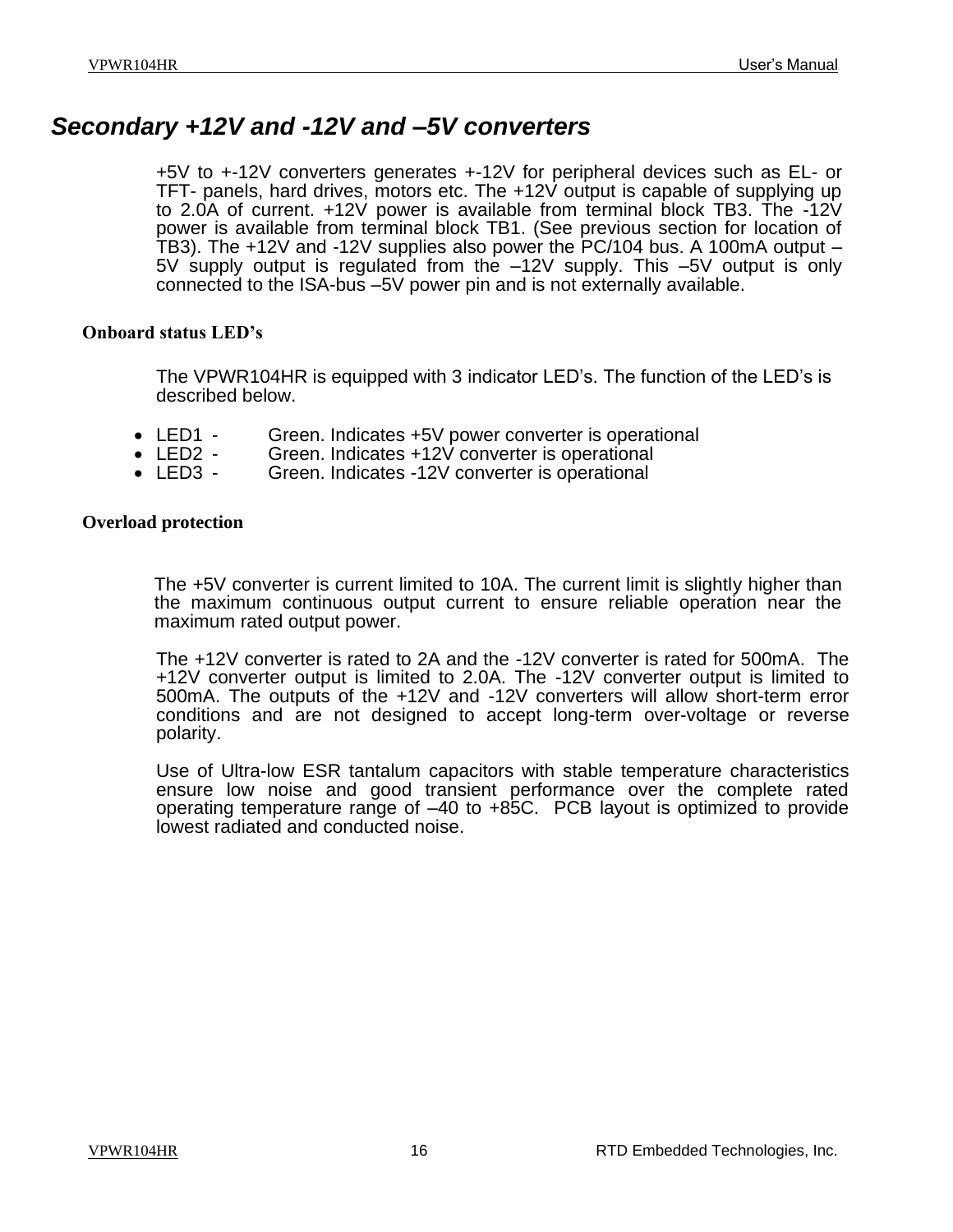#### <span id="page-16-0"></span>*Output power calculations*

The maximum available power for the +5V computer system can be estimated using the following method: 5V efficiency 90% 12V efficiency 90% -12V efficiency 77% -5V efficiency 30% All loads are in Watts  $L1 = 5V$  primary load (load on just  $5V$  supply)  $L3 = 12V$  load  $L4 = -12V$  primary load (load on just  $-12V$  supply)  $L5 = -5V$  load  $L6 = -12V$  total load =  $L4 + (L5/0.3)$ L7 = 5V total load = L1 +  $(L3/0.9) + (L6/0.77)$  $L_{\text{TOTAI}} = L7$ LTOTAL < 50 Watts

Note: Even though the total output power figure of 50 Watts is not exceeded, one must remember not to overload an individual output! Care must be taken not to thermally overload the unit. The maximum specified output power may not be available if the ambient temperature rises, and in this case additional heat sinking or additional airflow may be necessary. Even though the unit can stay cooled with natural convection, enclosing the unit in a container may require heat-sinking depending on the load and temperature in the container.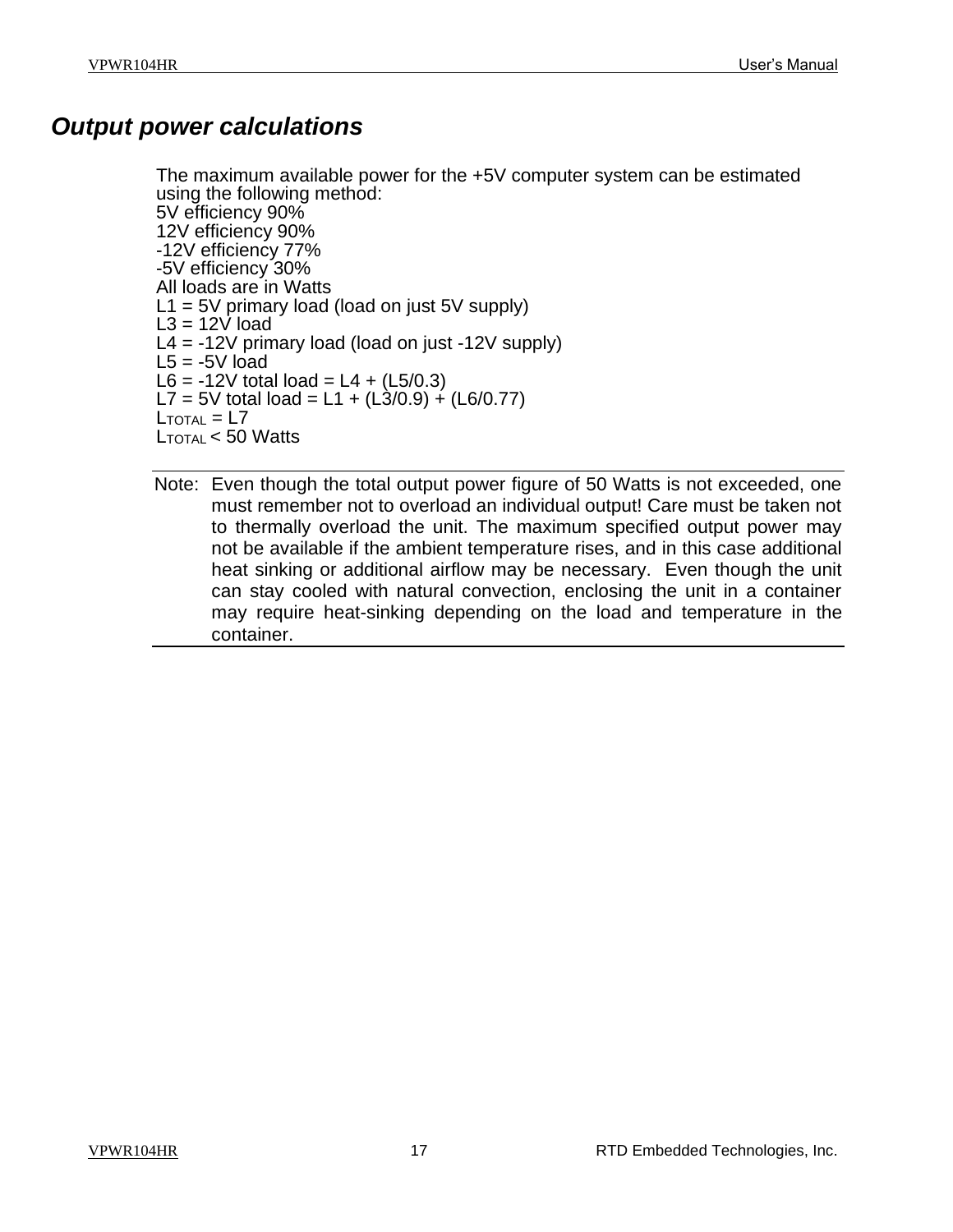## <span id="page-17-0"></span>**Chapter 4 VPWR104HR SPECIFICATIONS**

#### <span id="page-17-1"></span>*Host interface*

PC/104 busses with +5V, +12V, -12V, and –5V

#### <span id="page-17-2"></span>*Power supply specifications*

<span id="page-17-3"></span>**Input voltage range**

<span id="page-17-4"></span>**Output Power (50W total)**

8-32V DC (36V absolute maximum)

+5V@10A +12V@2,0A -12V@500mA -5V@100mA

<span id="page-17-5"></span>**Input Surge Current**

<span id="page-17-6"></span>**Efficiencies** 

27 Amps for 15 uSec

5V efficiency 90% 12V efficiency 90% -12V efficiency 77% -5V efficiency 30% Overall 79%

<span id="page-17-7"></span>**Maximum Board Power dissipation (worst conditions)**

13 Watts

<span id="page-17-8"></span>**Output voltage regulation**

+-5% (max)

#### <span id="page-17-9"></span>**Connectors**

Power connectors **Phoenix Contact** 

Host bus PC/104 bus

Combicon Series

PC/104 stack-through (Optionally no bus connectors)

<span id="page-17-10"></span>**Electromechanical** Operating temperature range  $-40$  to  $+85C$  (may require airflow

and or heat sinking in containers)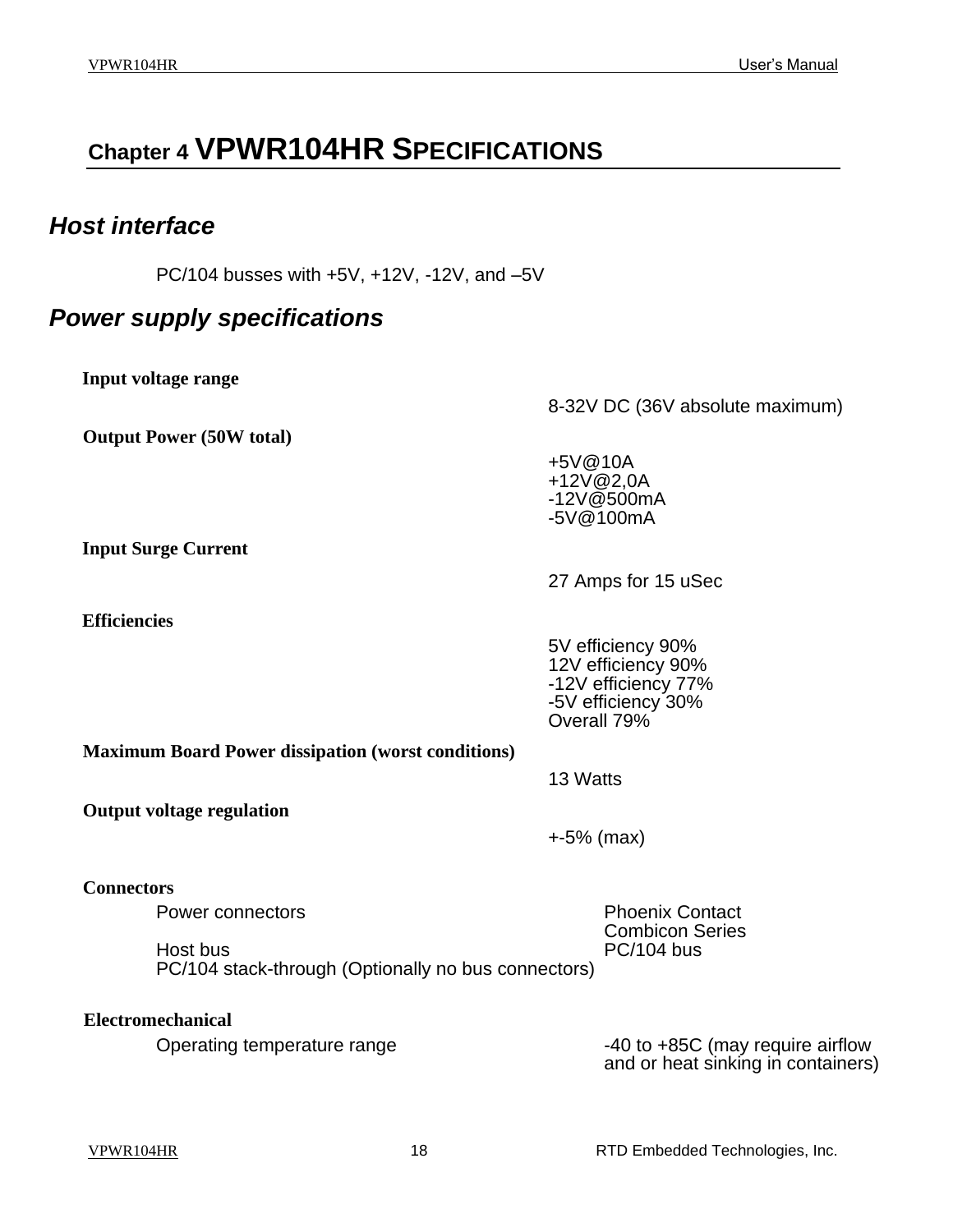Maximum Internal power dissipated by LEDs and internal circuitry 1.85 Watts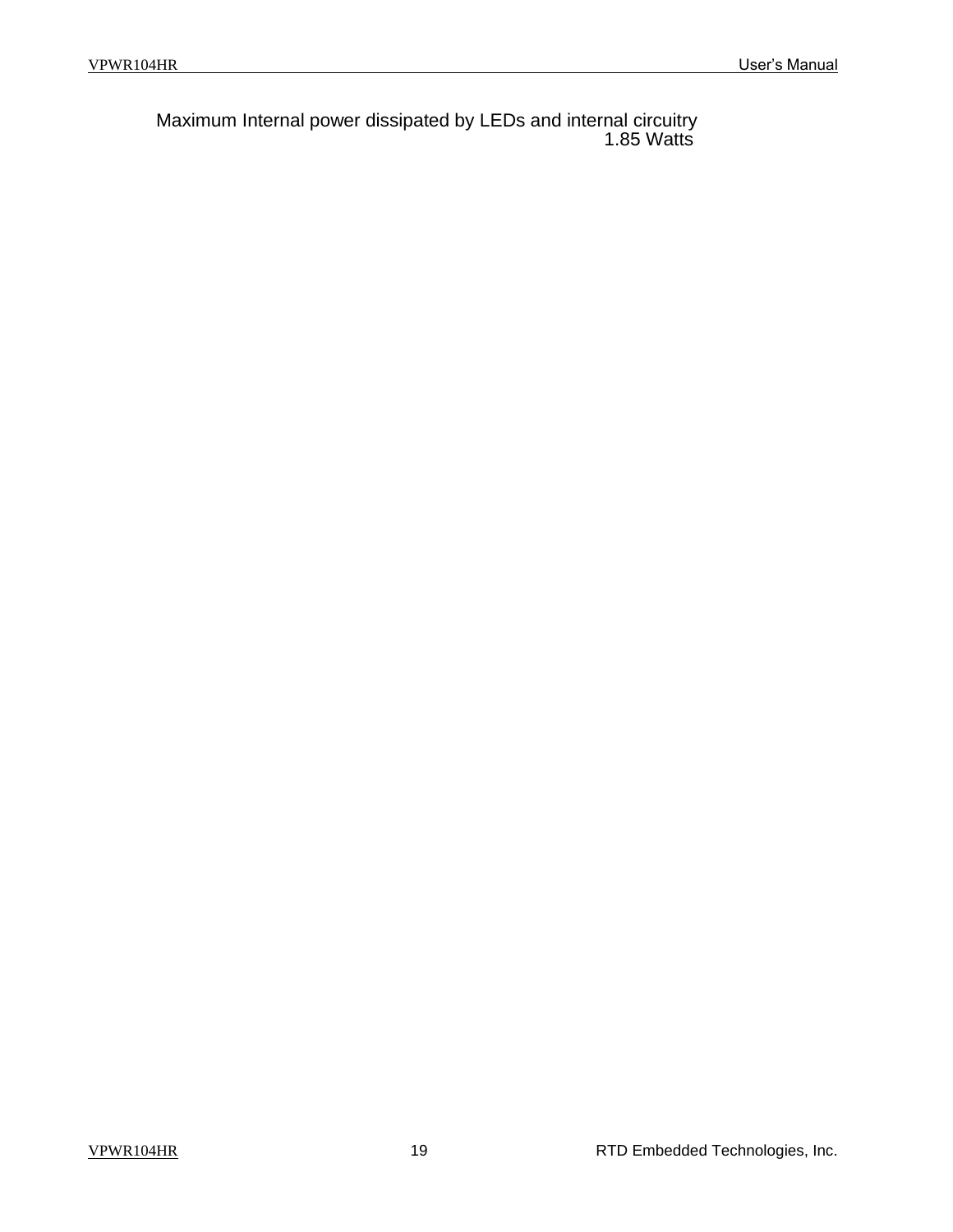### <span id="page-19-1"></span><span id="page-19-0"></span>**Chapter 5 RETURN POLICY AND WARRANTY**

### *Return Policy*

If you wish to return a product to the factory for service, please follow this procedure:

Read the Limited Warranty to familiarize yourself with our warranty policy.

Contact the factory for a Return Merchandise Authorization (RMA) number.

Please have the following available:

- Complete board name
- Board serial number
- A detailed description of the board's behavior

**List the name of a contact person**, familiar with technical details of the problem or situation, **along with their phone and fax numbers, address, and e-mail address** (if available).

#### **List your shipping address!!**

Indicate the shipping method you would like used to return the product to you. *We will not ship by next-day service without your pre-approval.*

*Carefully package the product, using proper anti-static packaging.*

*Write the RMA number in large (1") letters on the outside of the package.*

*Return the package to:*

*RTD Embedded Technologies, Inc. 103 Innovation Blvd. State College PA 16803-0906 USA*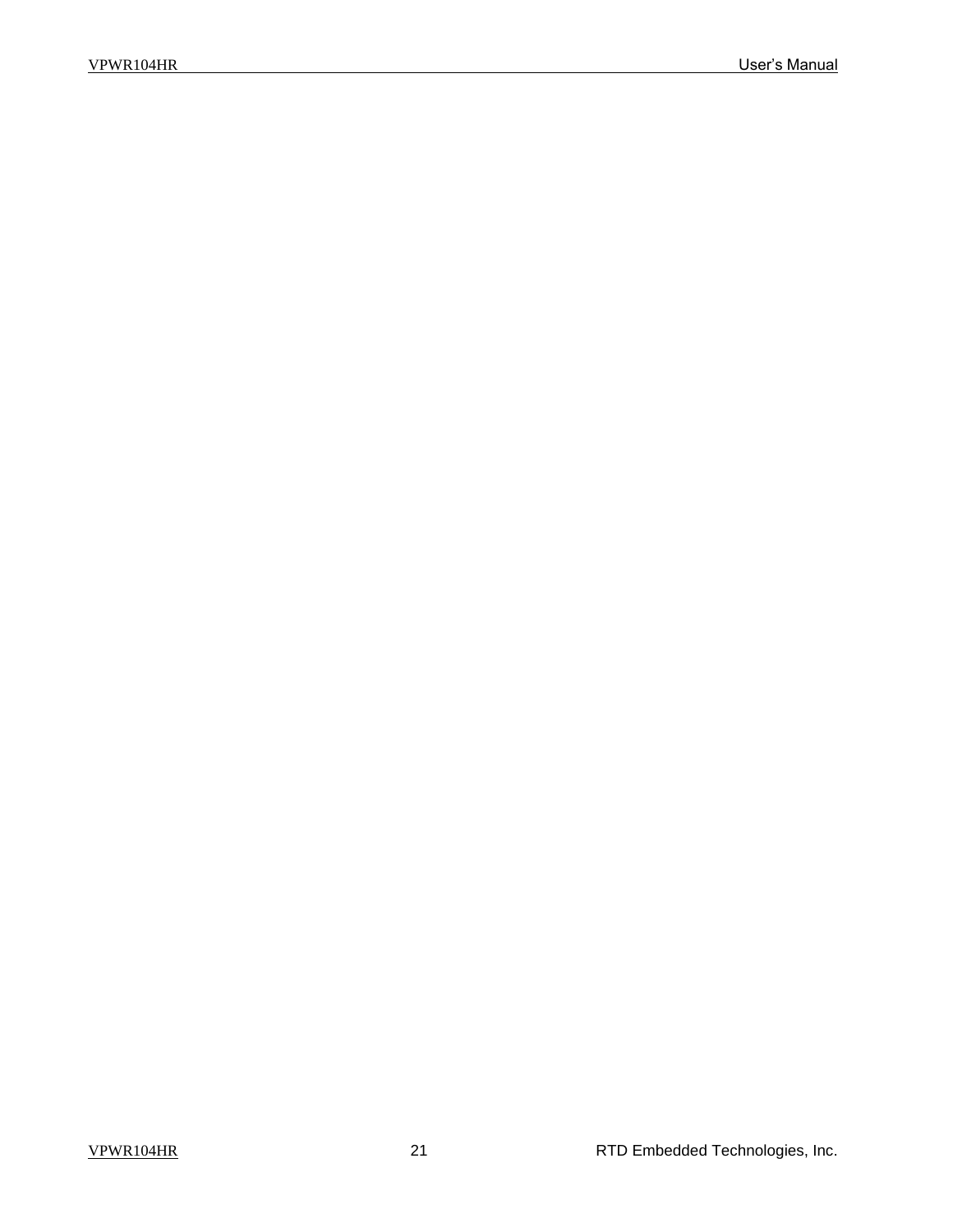## <span id="page-21-0"></span>**Chapter 6 LIMITED WARRANTY**

RTD Embedded Technologies, Inc. warrants the hardware and software products it manufactures and produces to be free from defects in materials and workmanship for one year following the date of shipment from RTD Embedded Technologies, INC. This warranty is limited to the original purchaser of product and is not transferable.

During the one year warranty period, RTD Embedded Technologies will repair or replace, at its option, any defective products or parts at no additional charge, provided that the product is returned, shipping prepaid, to RTD Embedded Technologies. All replaced parts and products become the property of RTD Embedded Technologies. Before returning any product for repair, customers are required to contact the factory for an RMA number.

THIS LIMITED WARRANTY DOES NOT EXTEND TO ANY PRODUCTS WHICH HAVE BEEN DAMAGED AS A RESULT OF ACCIDENT, MISUSE, ABUSE (such as: use of incorrect input voltages, improper or insufficient ventilation, failure to follow the operating instructions that are provided by RTD Embedded Technologies, "acts of God" or other contingencies beyond the control of RTD Embedded Technologies), OR AS A RESULT OF SERVICE OR MODIFICATION BY ANYONE OTHER THAN RTD Embedded Technologies. EXCEPT AS EXPRESSLY SET FORTH ABOVE, NO OTHER WARRANTIES ARE EXPRESSED OR IMPLIED, INCLUDING, BUT NOT LIMITED TO, ANY IMPLIED WARRANTIES OF MERCHANTABILITY AND FITNESS FOR A PARTICULAR PURPOSE, AND RTD Embedded Technologies EXPRESSLY DISCLAIMS ALL WARRANTIES NOT STATED HEREIN. ALL IMPLIED WARRANTIES, INCLUDING IMPLIED WARRANTIES FOR MECHANTABILITY AND FITNESS FOR A PARTICULAR PURPOSE, ARE LIMITED TO THE DURATION OF THIS WARRANTY. IN THE EVENT THE PRODUCT IS NOT FREE FROM DEFECTS AS WARRANTED ABOVE, THE PURCHASER'S SOLE REMEDY SHALL BE REPAIR OR REPLACEMENT AS PROVIDED ABOVE. UNDER NO CIRCUMSTANCES WILL RTD Embedded Technologies BE LIABLE TO THE PURCHASER OR ANY USER FOR ANY DAMAGES, INCLUDING ANY INCIDENTAL OR CONSEQUENTIAL DAMAGES, EXPENSES, LOST PROFITS, LOST SAVINGS, OR OTHER DAMAGES ARISING OUT OF THE USE OR INABILITY TO USE THE PRODUCT.

SOME STATES DO NOT ALLOW THE EXCLUSION OR LIMITATION OF INCIDENTAL OR CONSEQUENTIAL DAMAGES FOR CONSUMER PRODUCTS, AND SOME STATES DO NOT ALLOW LIMITATIONS ON HOW LONG AN IMPLIED WARRANTY LASTS, SO THE ABOVE LIMITATIONS OR EXCLUSIONS MAY NOT APPLY TO YOU.

THIS WARRANTY GIVES YOU SPECIFIC LEGAL RIGHTS, AND YOU MAY ALSO HAVE OTHER RIGHTS WHICH VARY FROM STATE TO STATE.